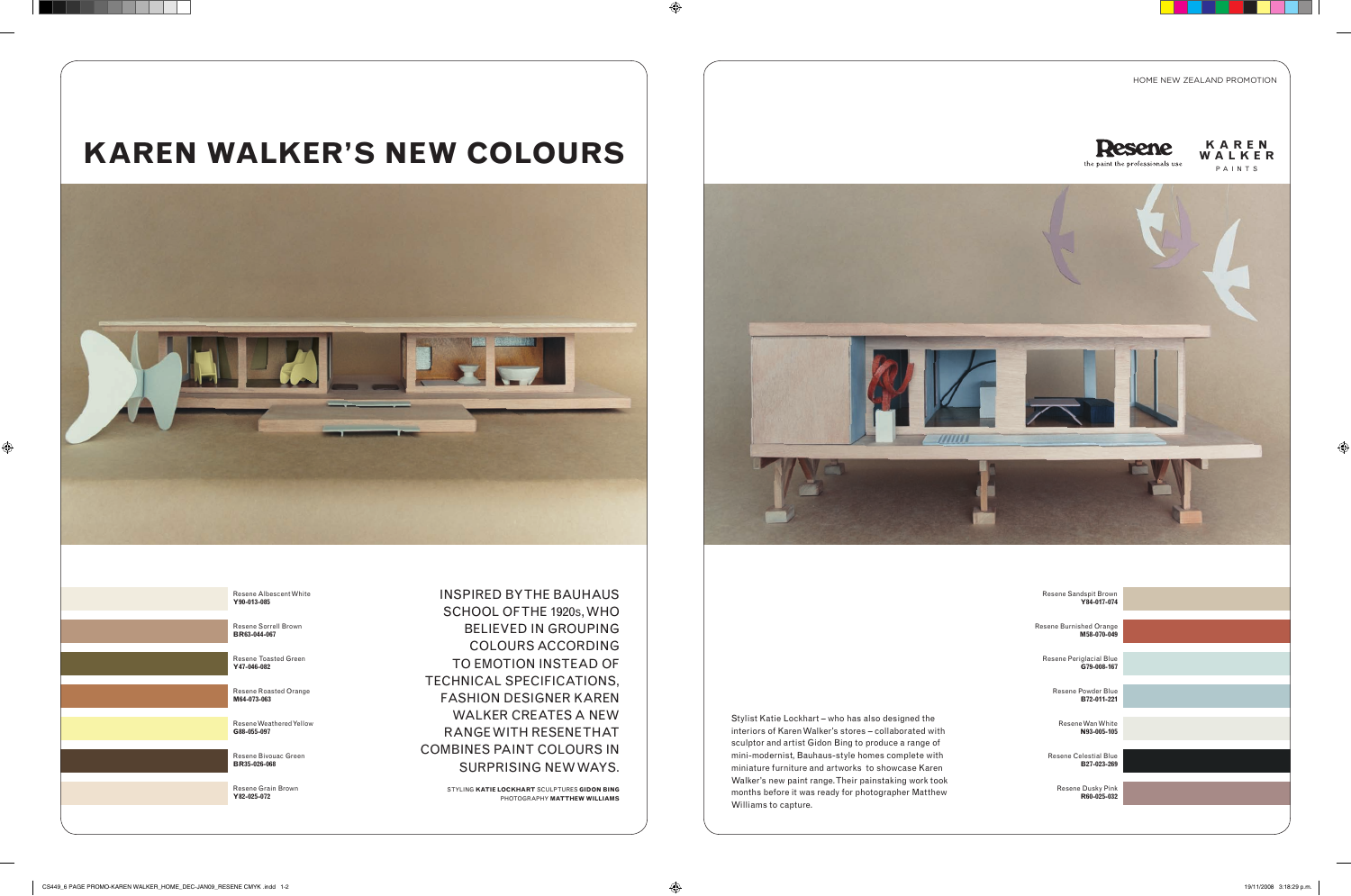

Resene Smoky Green **G62-013-154**

Resene Jetsam Brown **BR64-021-066**

Resene Glistening White **M96-006-107**

Resene Beryl Green **G82-021-109**

Resene Ecru White **G88-016-094**

Resene Clementine Orange **O67-128-051**

Resene Rockpool Green **G31-009-113**



### HOME NEW ZEALAND PROMOTION



Karen Walker's new paint range for Resene follows the best-selling ranges she developed with the company in 2001 and 2004. This time, Walker wanted the range to have a different feel. "I was searching for a worn sort of mood," she says. "I like colours that have a muted, burnished sort of quality, as if they were thoughtfully painted on walls decades ago and have faded to perfection in the following years."

Colour is a fundamental part of Karen Walker's business, but being able to create pure paint colour without the constraints that come with fabrics and fit was a rare pleasure for the designer. "I love colour because it offers endless possibilities," she says. "And to be able to work in the realm of pure colour without being concerned about the logistics we deal with all the time in fashion was a real luxury – it was like taking time off to daydream. "